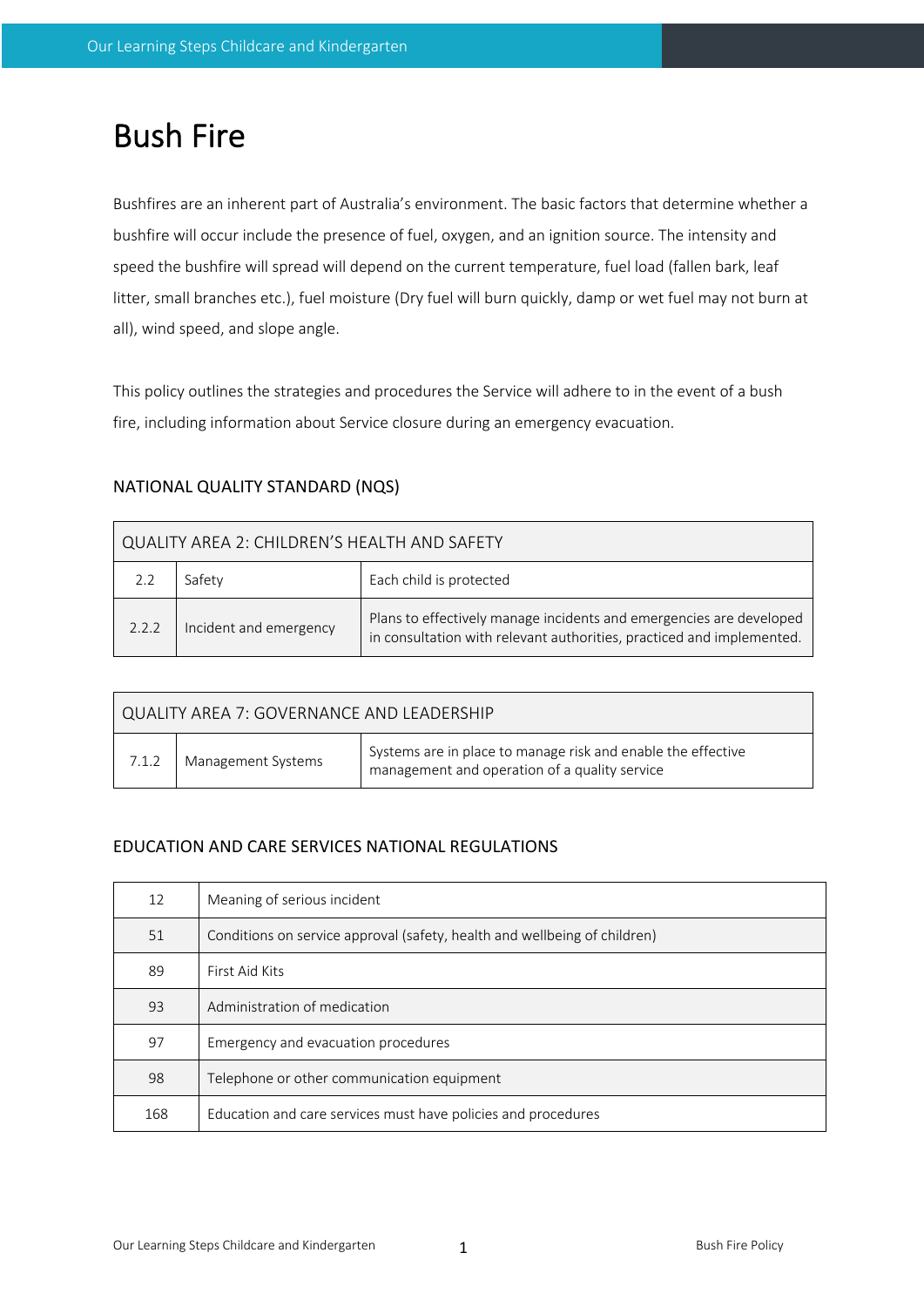## RELATED POLICIES

| <b>Emergency Evacuation Policy</b>            | Administration of First Aid Policy Work |  |
|-----------------------------------------------|-----------------------------------------|--|
| Incident, Illness, Accident and Trauma Policy | Work Health and Safety Policy           |  |
| <b>Family Communication</b>                   | Health and Safety Policy                |  |
| <b>Supervision Policy</b>                     |                                         |  |
|                                               |                                         |  |

#### PURPOSE

We aim to ensure every reasonable precaution is taken to protect children and staff from harm and hazards likely to cause injury, including potential injury from bushfires. The potential for extreme fire conditions varies greatly throughout Australia, both in frequency and severity. When experienced close to populated areas, significant loss is possible.

## SCOPE

This policy applies to children, families, staff, management and visitors of the Service.

## IMPLEMENTATION

The Australian climate is frequently hot, dry, and susceptible to drought. The widely varied fire seasons are reflected in the continent's different weather patterns. For most of southern Australia, the danger period is summer and autumn. For New South Wales and southern Queensland, the peak risk usually occurs in spring and early summer. The Northern Territory experiences most of its fires in winter and spring.

It is vital for the Service to be informed and prepared for bush fire conditions and respond appropriately during periods of high fire danger or local bush fire activity.

## **DEFINITIONS**

A 'bush fire prone area' is an area of land that can support a bushfire or is likely to be subject to bushfire attack. Bush fire prone maps are prepared by local councils and certified by the Metropolitan Fire Brigade (MFB) and Country Fire Authority (CFA).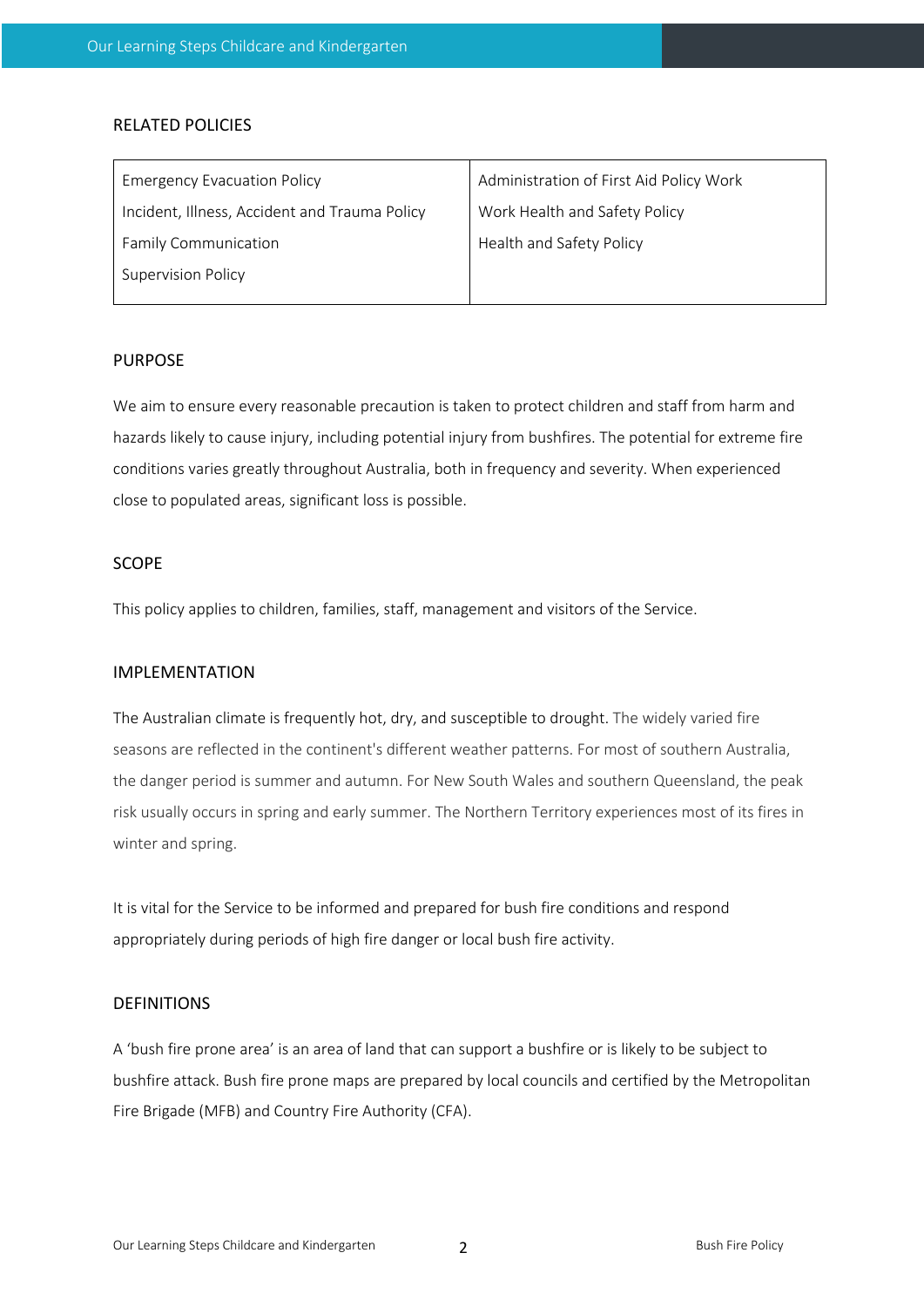## MANAGEMENT/NOMINATED SUPERVISOR WILL:

- Contact the local council *or* use a program (such as that available at https://www.cfa.vic.gov.au/plan-prepare/planning-and-bushfire-management-overlay to determine if you are in a bush fire prone area.
- Create and update the Service's emergency and evacuation policies and procedures regularly.
- Conduct a risk assessment to identify a potential bush fire risk to the Service.
- Ensure a current emergency and evacuation floor plan of the Service is displayed.
- Ensure emergency drills, including a bush fire drill are practiced with Educators and children.
- Ensure a record is kept of each emergency evacuation drill practiced.
- Ensure the Service and Educators are prepared for bush fire conditions and prepared to respond quickly and appropriately during high fire danger periods.
- Ensure the Fire Danger Rating (FDR) is checked daily https://www.cfa.vic.gov.au/warningsrestrictions/central-fire-district
- Communicate with staff, Educators, and families about bush fire preparation information and provisions.
- Discuss bush fire response procedures at team meetings.
- Ensure local emergency services have current contact details, including mobile number for emergency contact after hours.
- Ensure gutters are cleaned out and free from dry leaves and other debris.
- Ensure flammable items are removed from the Service.
- Ensure a clear and effective communication procedure during an emergency is implemented.
- Organise and communicate with off-site evacuation sites about emergency arrangements.
- Conduct an 'emergency first aid kit / backpack audit' to ensure emergency contact information and supplies are current.
- Ensure current emergency phone numbers are near the phone, including emergency services and the Department of Education and Training *and* in the contacts of designated mobile phones.
- Monitor the bush fire situation when the rating is above High through internet or radio.
- Ensure the *Vic Emergency* app is installed on designated Service mobile phones (Victoria).
- Create an Emergency Plan identifying information including:
	- 1. Name and address of the Service
	- 2. Contact details of Service (including designated mobile phone number)
	- 3. Number of employees and sign in/out registers
	- 4. Number of occupants with support needs
	- 5. Family contact details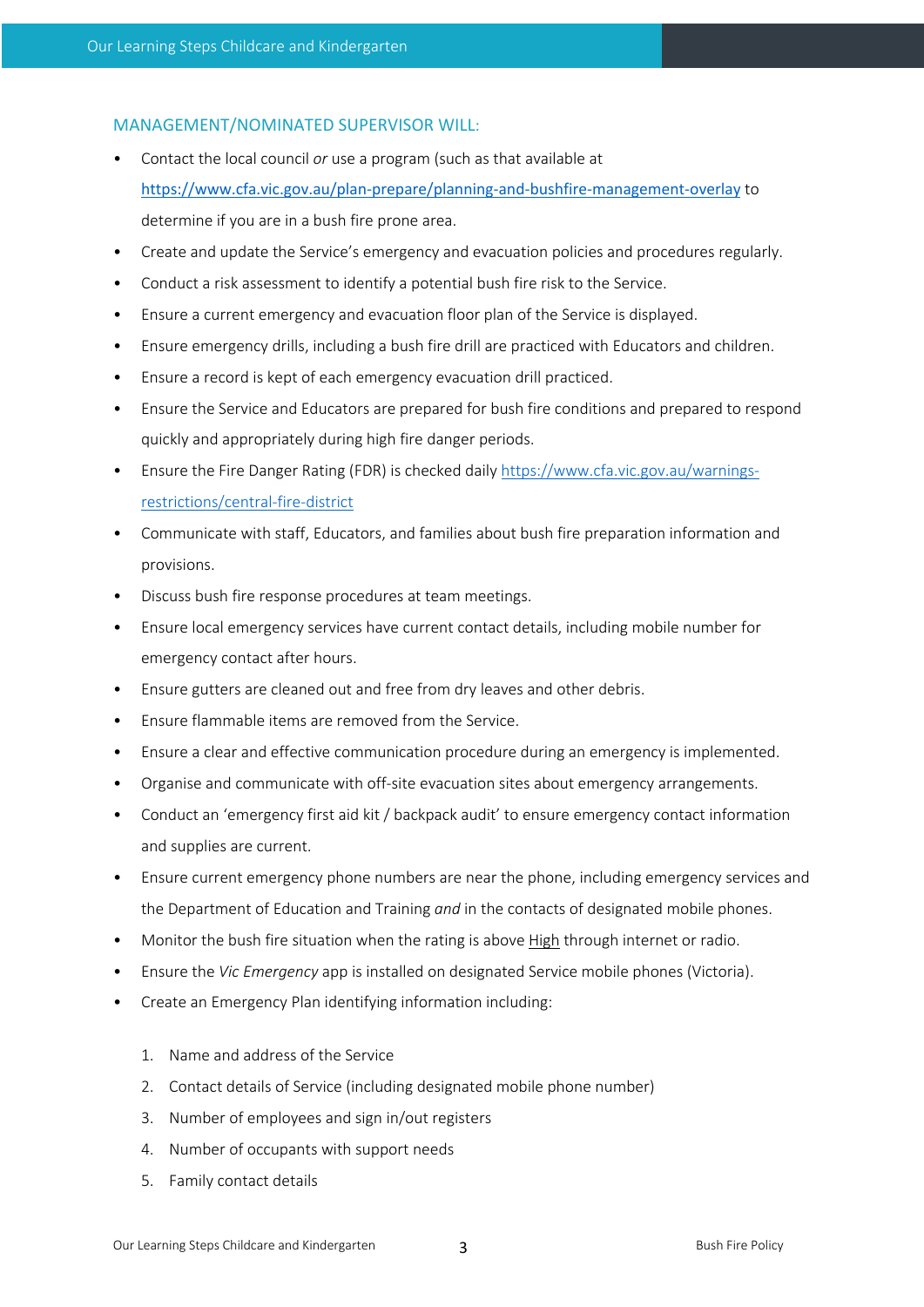- 6. Details of location or address to evacuate to if required
- 7. Assembly points and transportation arrangements if required to evacuate
- 8. Prevention measures the Service will take prior and during the bush fire period
- 9. Procedures to be taken when there is a bush fire in the local district
- 10. Response measures the Service will take if confronted with a bush fire hazard or emergency
- 11. Recovery measures to support the return to the Service and routines

## EDUCATORS WILL:

- Examine the Service grounds during their indoor and outdoor safety checks to ensure flammable and/or combustible materials (e.g. dead leaves and bark, chemicals) have been removed.
- Ensure they are familiar with the daily Fire Danger Rating (FDR).
- Ensure the emergency first aid kit / backpack is organised and stored in an area that is easily accessible.
- Become familiar and confident with the Service emergency evacuation policies and procedures.
- Become familiar with the Service's emergency exits.
- Eliminate all papers around the Service, including art work, posters, displays etc. if advised that bush fires are in the local district.
- Keep up to date with professional development and training about bush fires and emergency evacuation.
- Be familiar with their role and responsibilities in the event of a bush fire.

## STATE-BY-STATE SPECIFICATIONS

#### VICTORIA

- Early Childhood Services at the highest risk of fire danger are placed on the Department's Bushfire At-Risk Register
- Inclusion on this register is a trigger for Early Childhood Services to pre-emptively close on days declared Code Red in their Bureau of Meteorology district.
- For information regarding emergency closures and relocations: https://www.education.vic.gov.au/about/programs/health/pages/closures.aspx